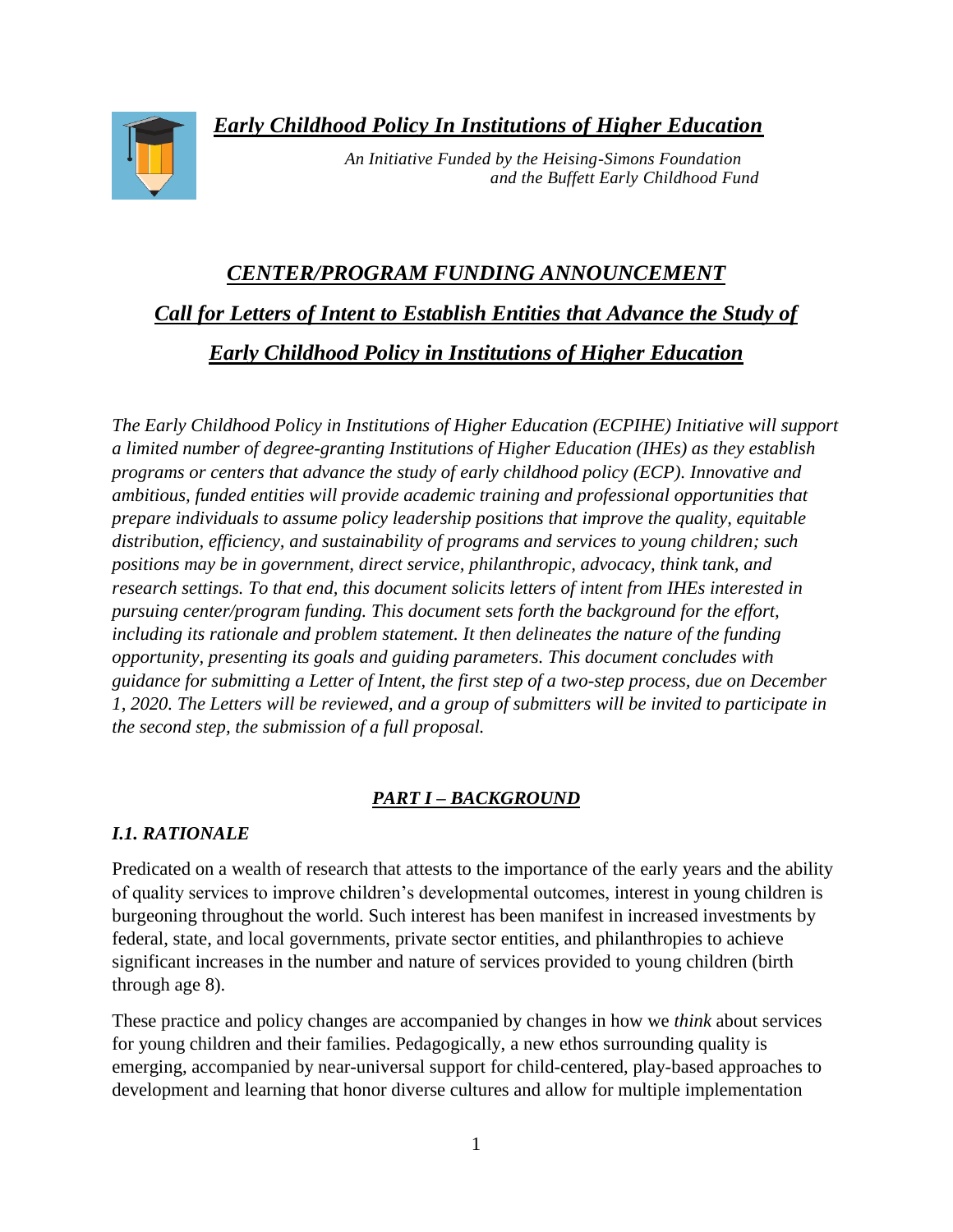approaches. Biophysically, new ideas are taking hold about the need to, and elixirs that, maximize young children's neurological and physical development. And systemically, bold new "rethinks" are centering on the need to minimize the proliferation of scattered, disparate services and maximize newly defined systemic outcomes — the quality of the provided services, their equitable distribution to the population, their sustainability over time, and their economic efficiency. The movement from adult- to child-centered, from mono- to multi-culturally and multi-linguistically responsive practices, from fixed to pliant development, and from a sole focus on child outcomes to a focus on both child *and* systemic outcomes are merely a few of the transformations in thinking that are framing a new era of early childhood efforts.

#### *I.2. PROBLEM STATEMENT*

Noteworthy as these practical and intellectual efforts are, they face serious challenges on many fronts. First, policies are often layered atop the current hodge-podge of services, without requisite attention to their quality, accessibility, sustainability, efficiency, or effectiveness. Consequently, most policy efforts focus on pedagogical enhancements, with only scant attention accorded the infrastructural elements that produce quality. Second, insufficient funding and inadequate attention to the infrastructure that supports direct series frames emerging policies despite abundant and increasing research about, and expectations for, performance. Third, and the focus of this work, such policies are often devised and led by individuals who do not have the background or professional preparation that would enable them to carry forth such efforts with requisite competencies. Fourth, historic structural racism has impeded equitable access to IHE generally, resulting in the fact that early childhood policy leaders do not mirror the populations of children served by the field.

To address these concerns and redress decades of doing business as usual, there is an urgent need to move beyond primarily preparing pedagogical personnel and toward preparing a diverse workforce who will think differently, lead in new ways, and tackle the policy, infrastructure, and advocacy challenges inspired by the present era of early childhood efforts. These future leaders need preparation in the disciplines and skill sets that will enable them to understand and use data, to think critically and outside the box, and to understand the nuances of the policymaking and implementation processes. Such skills require a deep understanding of the history of early childhood education, adult learning, institutional change, systems theory, economics, and/or political science — all requisite domains for affecting the considerable social change beckoned by early childhood policy (ECP). Moreover, these leaders must know and represent the cultures and communities of enrolled children and speak the languages of those being served. Such individuals must be equipped to contextualize their work and join forces with pedagogical leaders as they design, analyze, and advocate for constructive policies driven by research and evidence-based practice.

When facing shifting zeitgeists and changing societal demands, Americans look to research, science, and preparation programs, leading them directly to IHEs. In keeping with that tradition and in an effort to create a field that will make substantial, durable, and equitable policy changes that benefit young children, the Early Childhood Policy in Institutions of Higher Education (ECPIHE) initiative focuses on IHEs as the unit of change. Funded by the Heising-Simons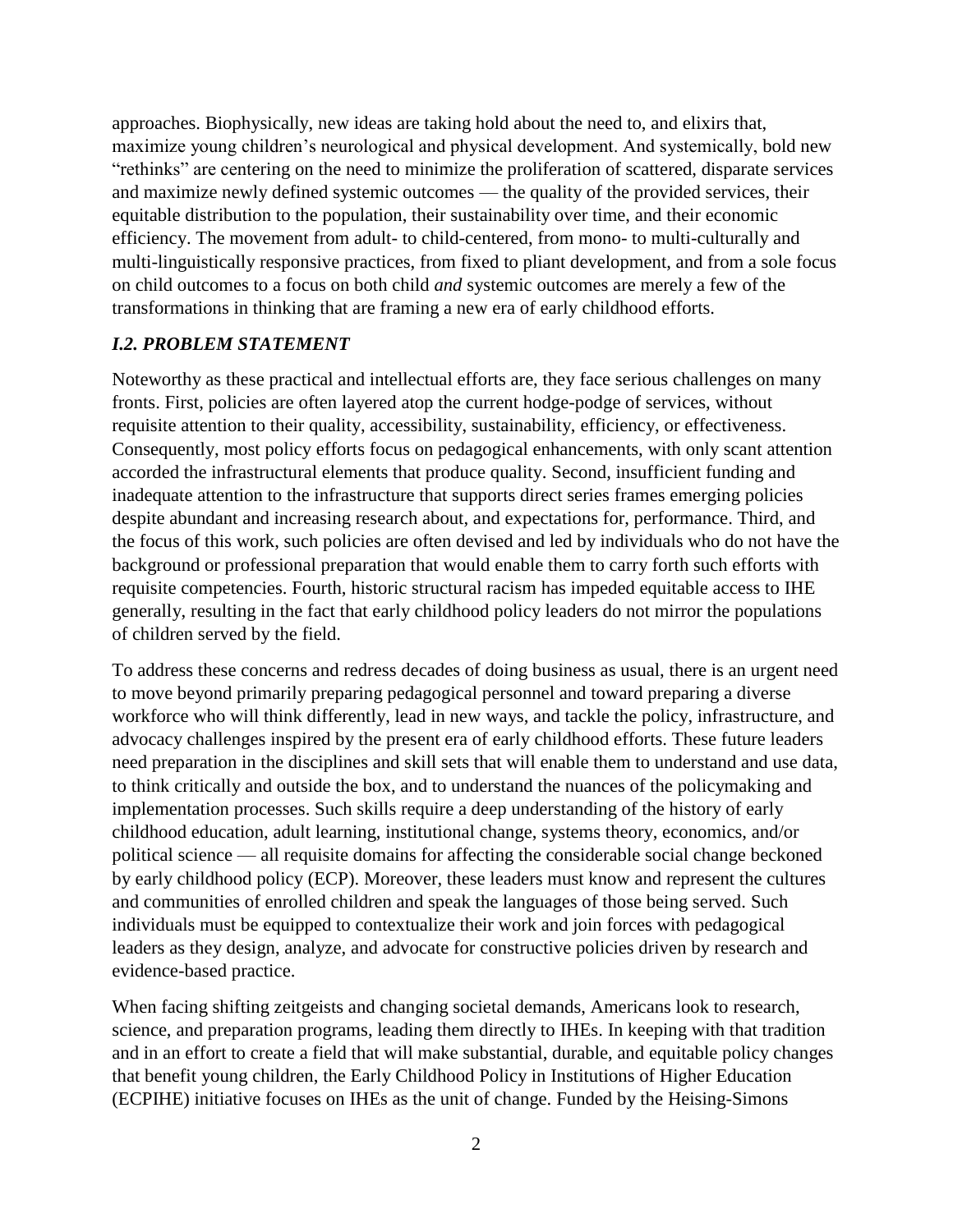Foundation and the Buffett Early Childhood Fund, ECPIHE has created tools, platforms, and mechanisms that will advance the study of ECP in America. A full description of the ECPIHE Initiative and its products can be viewed at [http://policyforchildren.org/ecpihe/.](http://policyforchildren.org/ecpihe/)

By dint of this letter of invitation, ECPIHE aims to support the development of durable centers and/or programs within IHEs that will significantly advance the study of, and preparation for, contemporary early childhood policy.

# *PART II – OVERVIEW OF THE FUNDING OPPORTUNITY*

# *II.1. GOALS OF THE FUNDING OPPORTUNITY*

The intent of this funding opportunity is to catalyze significant and durable institutional change within IHEs and within the field of early childhood. Transcending the preparation of those who work directly with children and families, the funding opportunity will create new avenues and content for the preparation of, and scholarship about, early childhood services and policies that advance the development of young children, birth through age eight. With an eye toward instantiating transformative change, the funding opportunity regards the creation of centers and programs in IHEs as a means of seeding a new field and of preparing individuals to advance its implementation through the establishment of new programs of study, courses, and diverse learning opportunities. Over the short term, it seeks to establish such learning experiences within IHEs; over the long-term, it aims to prepare a sizable cadre of individuals who will assume policy leadership roles and/or produce policy research related to young children and their early development and education.

Specifically, the funded Centers/Programs will:

- *Create early childhood policy as a critical and durable domain of inquiry within IHEs;*
- *Enhance the durable study of, and experiences related to, early childhood policy in American IHEs;*
- *Prepare a new and diverse cadre of leaders to design, analyze, and advocate for constructive policies driven by research and evidence-based practice; and*
- *Support the establishment and branding of a new field of inquiry, Early Childhood Policy (ECP).*

# *II.2. GUIDING PARAMETERS*

Six guiding parameters reflect the intentions of and characterize this call for Letters of Intent, delineated below as: (i) Focus; (ii) Breadth; (iii) Scope; (iv) Length; (v) Diversity; and (vi) Capacity and Participation.

# *II.2.a. Focus*

For the purposes of this effort, early childhood is defined as the array of services that directly affect the lives of young children, birth through age 8. Such services enhance education,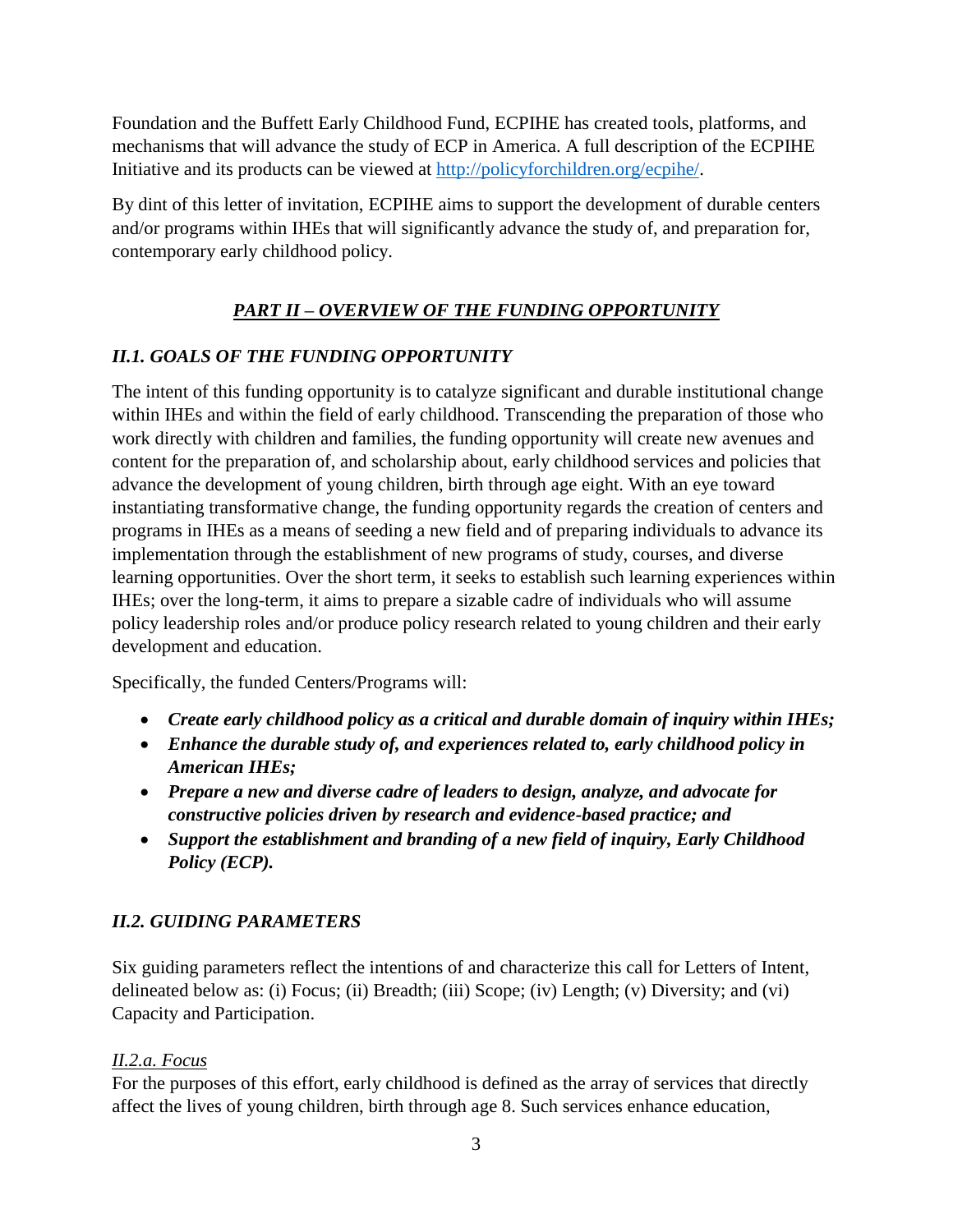learning, and development, and may take place in diverse venues including homes, centers, schools, and programs. Such services should be offered regularly, preferably daily, but at least semi-monthly, and typically involve large or small groups of children, either remotely or in person. Because young children are so dependent on their families, such services may incorporate commitments to family development, education, support, and engagement, but adult services are not the primary focus of these programs. Services for adults are offered in support of their children's well-being and development, but services for adults alone are not included in this definition of early childhood. Given these parameters, the focus of this LOI is on shaping policy/research that will focus on early childhood, birth through age 8.

## *II.2.b. Breadth*

Young children grow and develop in many domains simultaneously; moreover, the policies that affect them emanate from diverse disciplines. Consequently, while focused on young children's early learning and development, this effort solicits Letters of Intent that include personnel from diverse disciplines, including (but not limited to) health, mental health, law, education, and the social sciences. Demonstrating such interdisciplinarity and capitalizing on these synergies are considered strengths of early childhood policy work. The development of a systems orientation to early childhood policy work is regarded as essential.

## *II.2.c. Scope*

Given that the durable instantiation of a commitment to early childhood policy is a cornerstone of this effort, it is expected that funded entities will propose to implement a Center, institute, or a program of study. More specifically, a Center or institute might be a new entity devoted to early childhood policy; it might be a component of, or augment the scope of, an existing Center. Such Centers might offer an array of field activities, lectures, and learning opportunities that would enrich the degree pursuits of matriculating students. Where they do not exist already, degree programs might be considered at the master's, and/or doctoral levels (and possibly at the bachelor's level); such efforts might develop or augment courses of study that may result in a specialization in early childhood policy within an existing degree program. Developing a single course or pre-/in-service efforts for non-matriculating students is not sufficient to constitute a Center or program of study. To achieve the scope, IHEs may submit applications in partnership with other IHEs, with one entity designated the lead IHE.

## *II.2.d. Funding and Length/Duration*

Funding for this effort is predicated on the development and proposed implementation of innovative, visionary models that will foster durable, if not transformational, change in IHEs. As such, it is expected that efforts will develop with some institutional support, matched by support from ECPIHE over a two-year period, with the first year (calendar year 2021) devoted to planning, piloting, and early-phase implementation and the second year (calendar year 2022) devoted to refinement and implementation. The available funding ranges from \$150,000 to \$200,000 for the 2-year period. It is anticipated that IHEs, as evidence of their commitment to ECP, will have a plan for Center/Program continuation and will assume full funding in year three.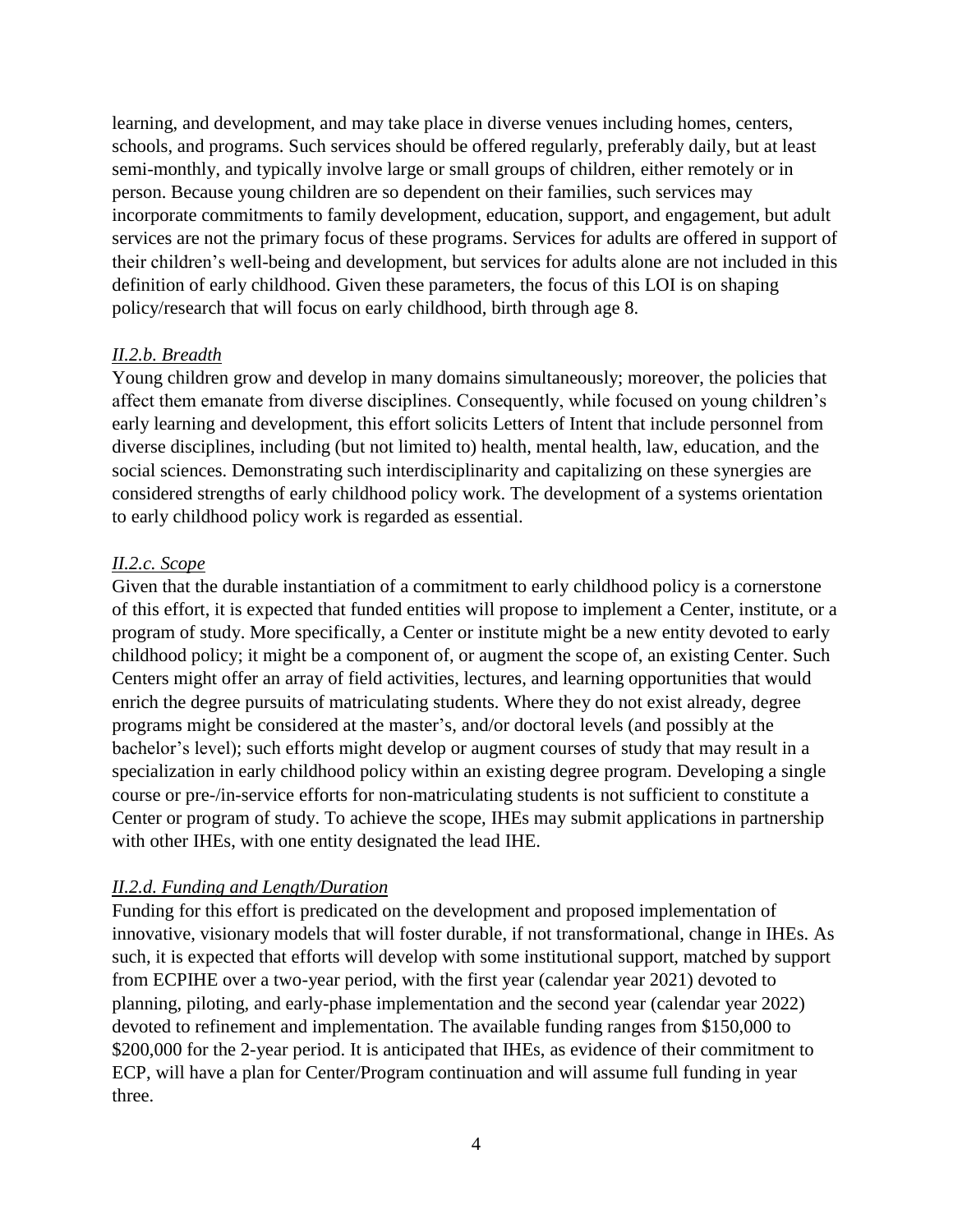## *II.2.e. Diversity*

This effort is designed to foster diversity in many ways. First, and foremost, the effort is committed to including and advancing the diversity of ECP personnel. As such, faculty and student diversity are expected. Second, it is anticipated that a mix of diverse institutions will be selected for inclusion in this effort, including public, private, Historically Black Colleges and Universities (HBCUs), Hispanic-Serving Institutions (HSIs), Tribal College and Universities (TCUs), and Minority Serving Institutions (MSIs). Third, it is hoped that there will be an abundance of program approaches and a variety of interdisciplinary models advanced in the mix of supported Centers/Programs.

# *II.2.f. Capacity and Participation*

Given the nature of this work, it is anticipated that applicants will have faculty with early childhood experience and capacity, but might require partnerships with individuals from multiple disciplines (departments or colleges) and backgrounds for the planning and execution of the policy focus of this initiative. A plan for such participatory endeavors is welcome. Moreover, it is anticipated that selected Centers/Programs will have much to learn and share with one another, such that participation in a Consortium of Early Childhood Policy efforts will be expected.

# *PART III – GUIDANCE REGARDING THE LETTER OF INTENT*

# *III.1. ELIGIBILITY CRITERIA*

With the goal of advancing a new field of inquiry, as well as Centers or Programs, Letters of Intent will be accepted from Institutions with, and characterized by:

## *III.1.a. Higher Education Designation*

Letters of Intent are welcomed from all United States Four-Year (or more) public or private Institutions of Higher Education, with a priority given to institutions that are meaningfully serving students who bring racial, ethnic, linguistic, and socioeconomic diversity to the field. These may include HBCUs, HSIs, TCUs, and MSIs

## *III.1.b. Demonstrated Early Childhood Capacity and Experience*

Letters of Intent are welcomed from IHEs (as indicated above) that have a demonstrated capacity to support students who matriculate in fields associated with early childhood policy. Such capacity should be demonstrated by the inclusion of degree-related programs, short CVs of lead faculty supporting this record, and indications of graduates' employment placements to date.

# *III.1.c. Institutional Willingness to Instantiate ECP Durably*

Letters of Intent are welcomed from IHEs demonstrating commitment and capacity to perpetuate the ECP efforts when the ECPIHE funding is reduced or eliminated. A plan for instantiating the study and support of ECP policy through the use of institutional, public, or private funding is necessary.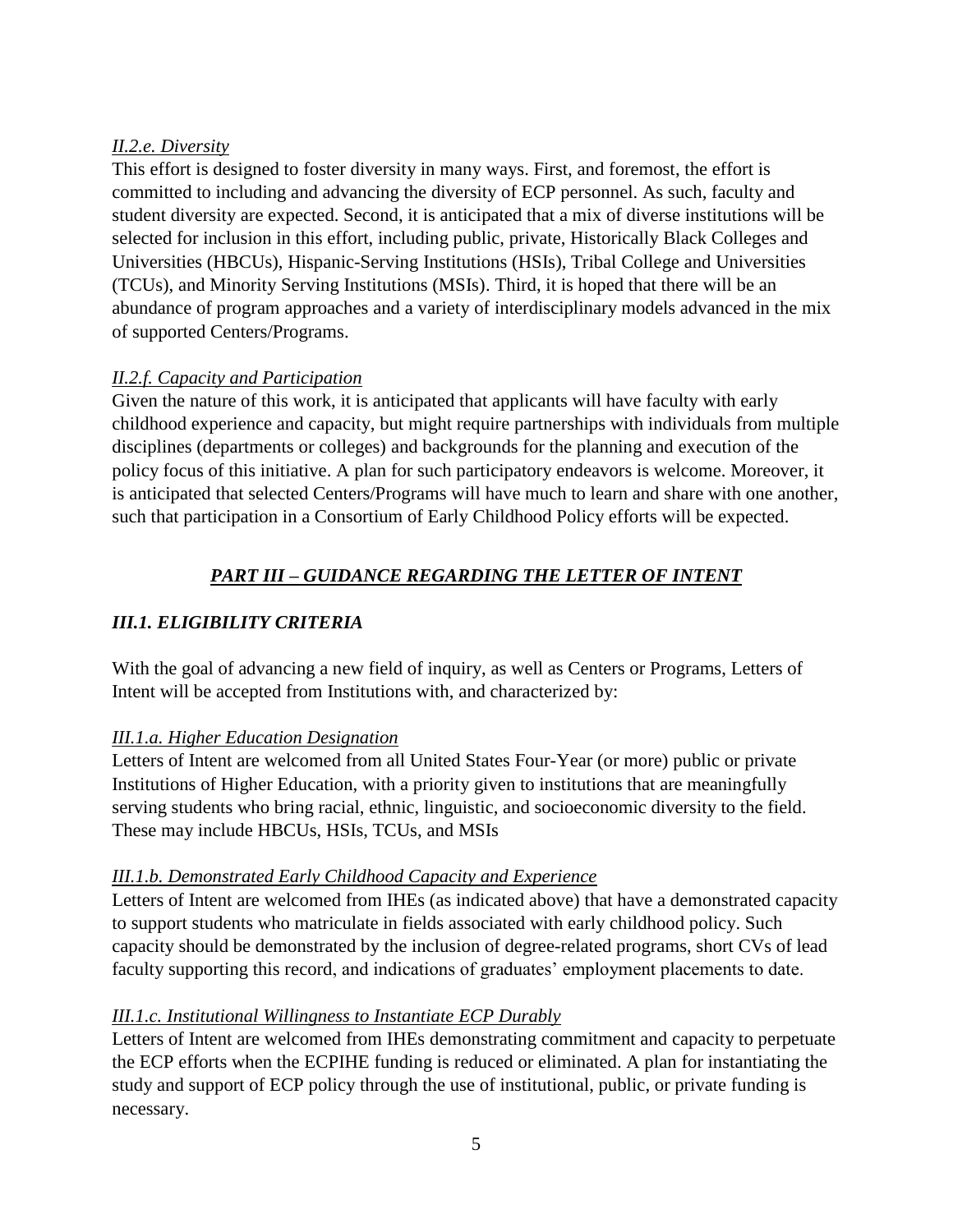# *III.1.d. Short- and Long-term Fiscal Commitment*

Letters of Intent are welcomed from IHEs willing and able to offer a fiscal institutional match, both for the two-year period supported by ECPIHE funding and thereafter. During the two-year ECPIHE funding, a match is required. In year one, a 10% cash match is required and during year two, a 20% cash match is required. Beyond these fiscal contributions for years one and two, the Letter of Intent should indicate how the applicant would sustain or enlarge the efforts supported by ECPIHE.

# *III.1.e. Guarantee of Full Proposal Submission*

Based on the Letter of Intent, selected IHEs will be invited to submit a full proposal. If invited, the applicant assures that a full proposal will be forthcoming and developed in accordance with the Request for Proposals.

# *III.2. AVAILABLE RESOURCES*

To assist in the preparation of the Letter of Intent, a number of resources are available for review. Developed as a part of the ECPIHE effort, modules, syllabi, and an internship handbook help to define suggested content and experiences associated with early childhood policy as developed, reviewed, and vetted by experts familiar with early childhood policy. These are designed as tools to support ECP efforts, and it is expected that the content of these products and resources will be incorporated into the funded efforts. Described below, they are available at [http://policyforchildren.org/ecpihe/.](http://policyforchildren.org/ecpihe/) In addition, a webinar will be held to answer questions about the Letter of Intent.

# *III.2.a. Twelve Modules Related to ECP*

Twelve modules have been designed to enable individuals interested in the content to adapt the material as a session within an existing course in an IHE — in diverse disciplines and at diverse levels. The modules could also be used for policy training workshops or other professional development activities. The module topics are: (i) History of Early Childhood Policy; (ii) Child Development; (iii) Unequal Childhoods, Racial Equity, and Early Childhood Policy; (iv) ECEC Landscape and Major Policies; (v) Practice and Pedagogy; (vi) Family and Allied Services; (vii) Theoretical Perspectives on Early Childhood Policy; (viii) Implementing Early Childhood Policy: Programs and Services; (ix) Research and Evaluation in Early Childhood Policy; (x) Policy Basics; (xi) Creating Policy: The Roles of Timing and Advocacy; and (xii) Leadership in Early Childhood. Each module is similarly structured and presents the following: session title, learning outcomes, content to be covered (usually in three to four parts), delivery method/s, application activities, and suggested readings.

# *III.2.b. Four Syllabi*

Using the modules as the essential content, syllabi for four courses were developed, with the goal of generating approval-ready courses that an individual could teach to master's students and, with modification, to upper-level graduate students. The syllabi were designed so that each could be used independently or in concert with one another. When combined, all four syllabi could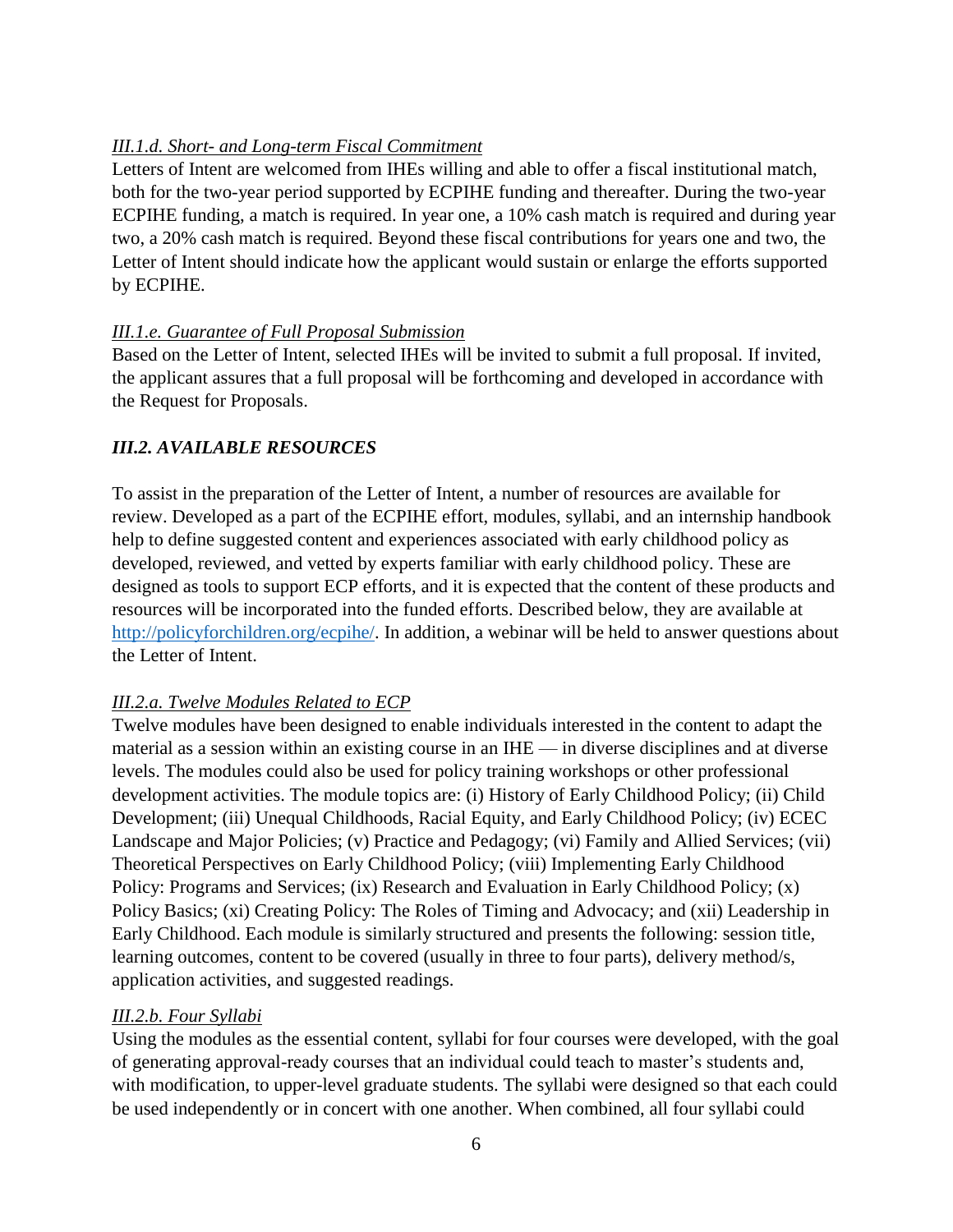form a minor or certificate. The four syllabi are: (i) History, Child Development, and Equity; (ii) Examining Practices, Policies, and Key Issues; (iii) Policy, Leadership, and Policy Advocacy; and (iv) Theory, Analysis, and Research. Each syllabus contains course goals; objectives; assignments; grade allocations; and information on 12 individual course sessions, including rationales and reading lists. Again, these documents are designed for adaptation, but in their entirety convey what the group felt would be a rich, thoughtful program of study for those interested in pursuing advanced work in ECP.

#### *III.2.c. Internship Handbook*

Predicated on rich experience, internships are considered to be an essential component of ECP training and professional development. To that end, an ECP Internship Handbook has been developed. It includes information on designing and implementing internships related to ECP, including examples of pre-requisites, eligibility criteria, and evaluation forms, and discusses the nature of internship agreements, the need for liability coverage, and mechanisms to oversee the internship experience to maximize its impact. The Internship Handbook also includes samples of the types of internships that are available at federal, state, and local levels, as well as those in the private sector.

#### *III.2.d. Webinar Information*

An informational webinar will be held via Zoom on Thursday, October 22, 2020 at 1 PM Eastern Standard Time. Questions should be submitted prior to the Zoom webinar, with a deadline of October 10, 2020. The Zoom webinar will be recorded.

## *III.3. COMPONENTS OF THE LETTER OF INTENT*

## *III.3.a. Institutional Experience and Capacity (750 Word Limit)*

Please describe the institutional context for this work and the nature, size, and scope of the IHE. Please discuss the nature of similar centers or efforts that will contribute to the overall ECP effort, noting the history and longevity of these entities, their scope, and major accomplishments. Also, note why you are well-positioned to undertake this effort. Please also describe the faculty who will lead the effort, as well as those who will participate in the effort, and delineate their capacities to undertake this work, as evinced by prior related work. Please indicate experience serving BIPOC and students from the community.

*III.3.b. Proposal Inventiveness, Comprehensiveness, and Match of Purpose (1500 Word Limit)* Please describe your plan to create and implement an innovative approach to: (i) the study of early childhood policy and (ii) the preparation of students who are equipped to influence and lead the field. Provide information regarding the numbers and types of students you are likely to service. Discuss the rationale for your approach, the goals you hope to achieve, and the mechanisms/strategies you will use to achieve them. Be sure to clarify the content of your courses of study, the field-based experiences you plan to provide, and the ways in which you propose to construct an inter-disciplinary approach to early childhood policy. Include indicators of success for students, noting the periodicity and accountability metrics you will use to affirm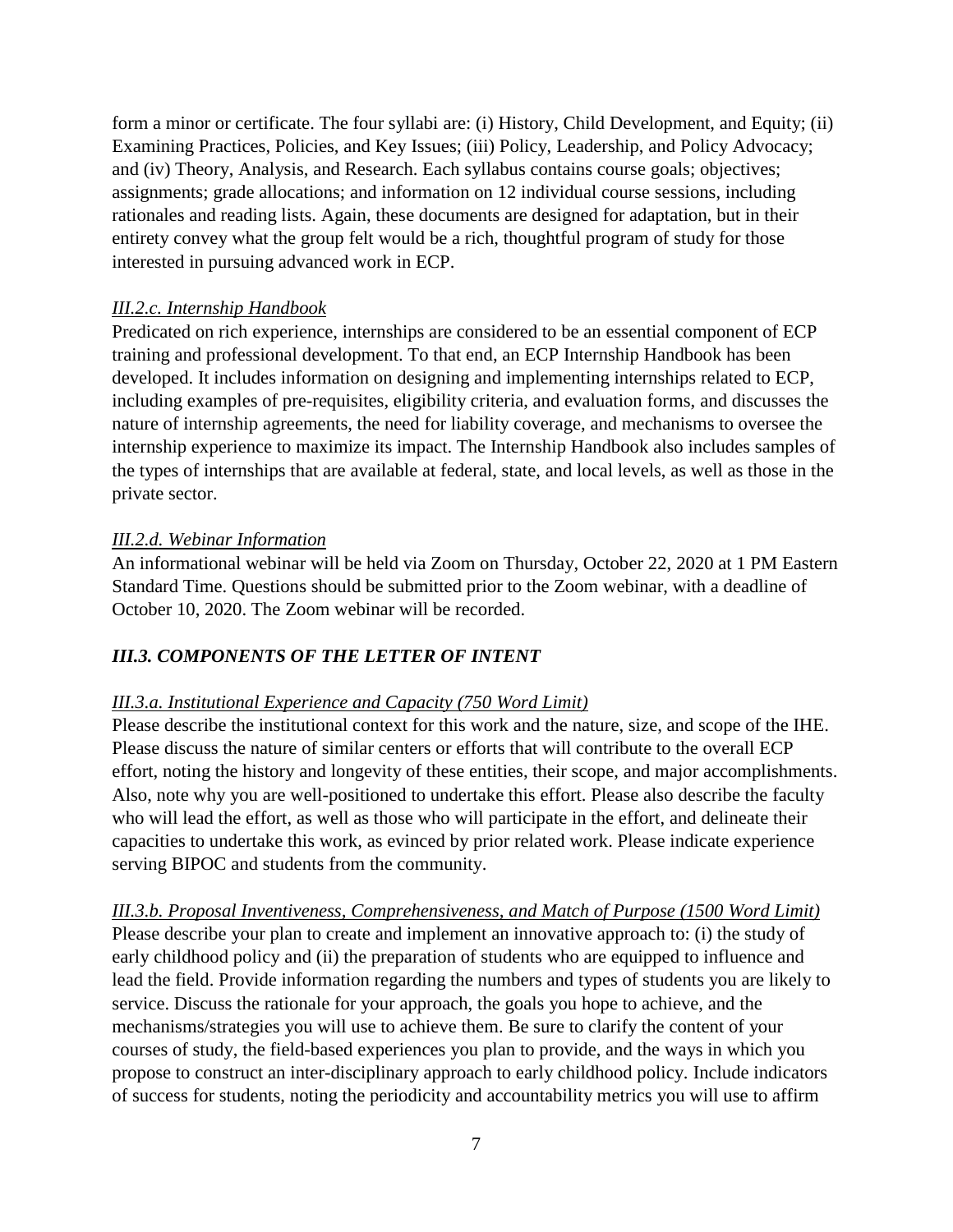student mastery of skills and content. Present strategies/approaches you will use (including hurdles to be mounted) to instantiate early childhood policy efforts durably at your institution, and the ways in which you will evaluate the institutionalization of these efforts.

# *III.3.c. Reasonableness of Budget (500 Word Limit)*

Please provide a 2-year budget and budget narrative to explain how you will use the requested funds. Note that the overhead limitations are capped at 10% and that your proposal should include a 10% cash contribution in year one and a 20% cash contribution in year two. Please indicate the total budget amount, the percentage of FTE personnel staff assigned to the effort and their related responsibilities, and the source of the cash matching funds

## *III.3.d. Reasonableness of Timeline and Key Milestones (500 Word Limit)*

Describe the approximate timeline for your effort, including key milestones. Note that the ECPIHE grant funding will be available for two years only. If you propose that your ECP implementation will take longer than two years, please explain your complete vision, indicating its total timeline, and delineating the portions that will be accomplished in the two-year ECPIHE funding period.

## *III.3.e. Likelihood of Successful Implementation and Sustainability (750 Word Limit)*

Reflecting on your institutional context and past successes implementing innovative, comprehensive, cross-disciplinary efforts, discuss the most formidable issues you expect to encounter as you design and implement this effort. Reflect on strategies to overcome alterable inhibiting conditions and honestly present intransigent barriers. Share your analysis of the likelihood of sustaining this effort over time and the reasons for your sustainability stance. Share any additional information to support your submission.

# *III.3.f. Agreement to Meet Accountability Requirements*

Please indicate your willingness to submit semi-annual narrative reports delineating the progress and challenges associated with implementation. Please indicate your willingness to submit annual fiscal accountings of all expenditures.

## *III.3.g. Appendix (Maximum of Five CVs)*

Please include one-page CVs of primary faculty in the appendix.

# *III.4. SCORING CRITERIA*

| III.4.a.f. | 20\% | Institutional Capacity and Experience                           |
|------------|------|-----------------------------------------------------------------|
| III.4.b.   | 40\% | Proposal Inventiveness, Comprehensiveness, and Match of Purpose |
| III.4.c.   | 15%  | Reasonableness of Budget                                        |
| III.4.d.   | 10\% | Reasonableness of Timeline and Key Milestones                   |
| III.4.e.   | 15%  | Likelihood of Successful Implementation and Sustainability      |
|            |      |                                                                 |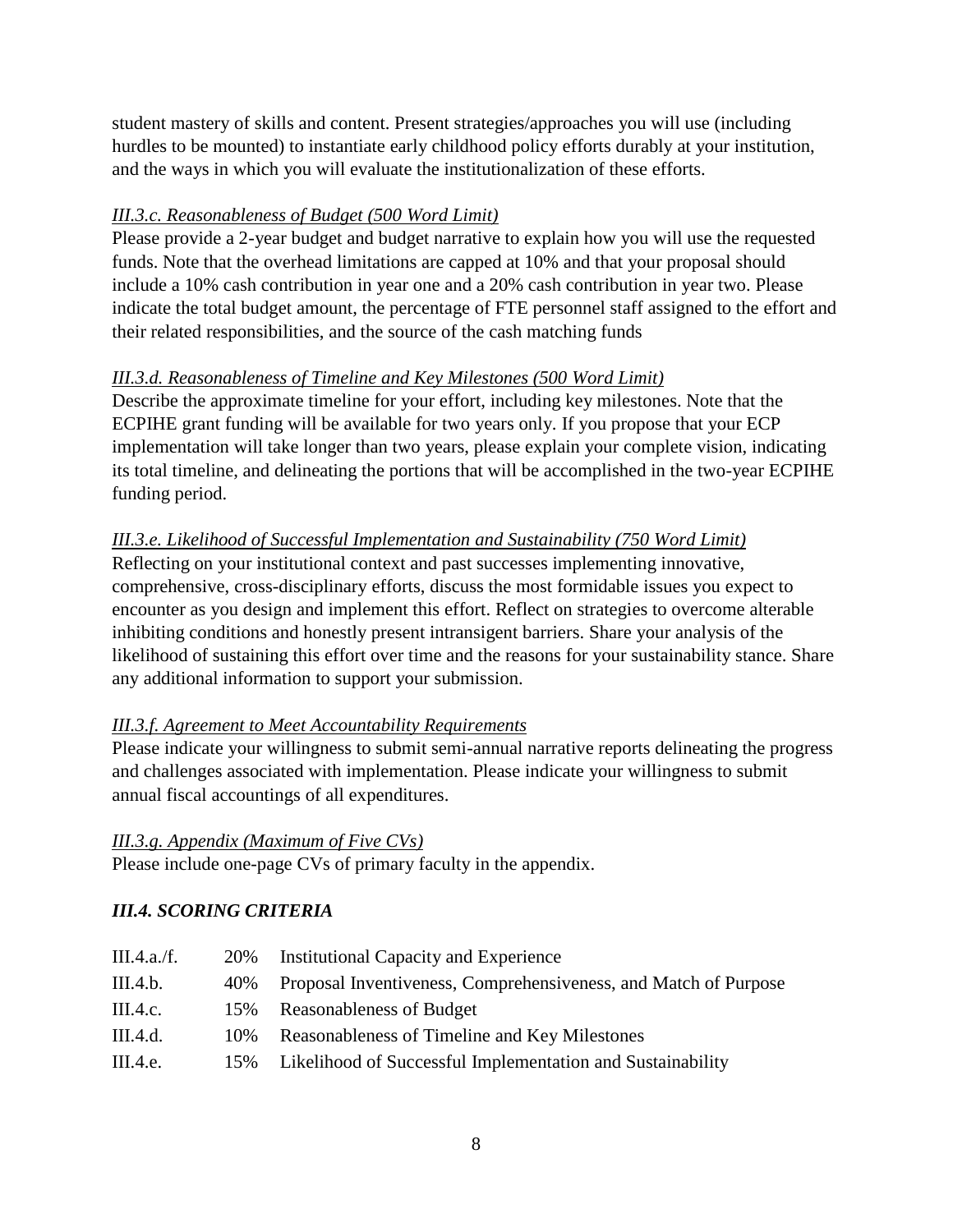# *III. 5. OVERALL PROJECT TIMELINE*

| October 1, 2020:   | Launch Letter of Intent Proposal                                      |
|--------------------|-----------------------------------------------------------------------|
| October 22, 2020:  | <b>Informational Webinar for Prospective Applicants</b>               |
| December 1, 2020:  | Deadline for Receipt of Letters of Intent from Prospective Applicants |
| January 1, 2021:   | Invitations to Submit Full Proposals Sent Out                         |
| February 15, 2021: | <b>Full Proposals Due</b>                                             |
| March 15, 2021:    | <b>Final Decisions Made</b>                                           |
| April 1, 2021:     | Contracts Finalized and 1 <sup>st</sup> Year Work Begins              |
| April 1, 2022:     | 2 <sup>nd</sup> Year Work Begins                                      |
| March 30, 2023:    | <b>Contracts and Funded ECPIHE Work Ends</b>                          |

## *III.6. SUBMISSION INFORMATION*

#### *III.6.a. Cover Sheet*

Letters of Intent must be accompanied by a cover sheet, clearly reflecting the signature and contact information for the responsible institutional party. The cover sheet must also provide the email and phone contact information for the lead content person and the lead budget person (if they are not the same).

#### *III.6.b. Letter of Intent*

Institutional and Faculty Capacity Proposal Inventiveness, Comprehensiveness, and Match of Purpose Reasonableness of Budget Reasonableness of Timeline and Key Milestones Likelihood of Successful Implementation and Sustainability Appendix

#### *III.6.c. Submission Deadlines and Conformity*

Letters of Intent must be submitted by email at 5 pm Eastern Standard Time on December 1, 2020. They should be sent via email to: Sharon Lynn Kagan [\(slk99@tc.columbia.edu\)](mailto:slk99@tc.columbia.edu) and Kathy Thornburg [\(thornburgk@missouri.edu\)](mailto:thornburgk@missouri.edu). Applications that do not adhere to the above format and timelines will not be considered. Applicants will receive an email confirming receipt of their Letter of Intent within 48 hours of the closing date.

# *PART IV. LEGAL TERMS AND CONDITIONS*

By Submitting a Letter of Intent you agree to adhere to the following terms and conditions:

## *IV.1. RIGHTS IN DATA AND WORK PRODUCT*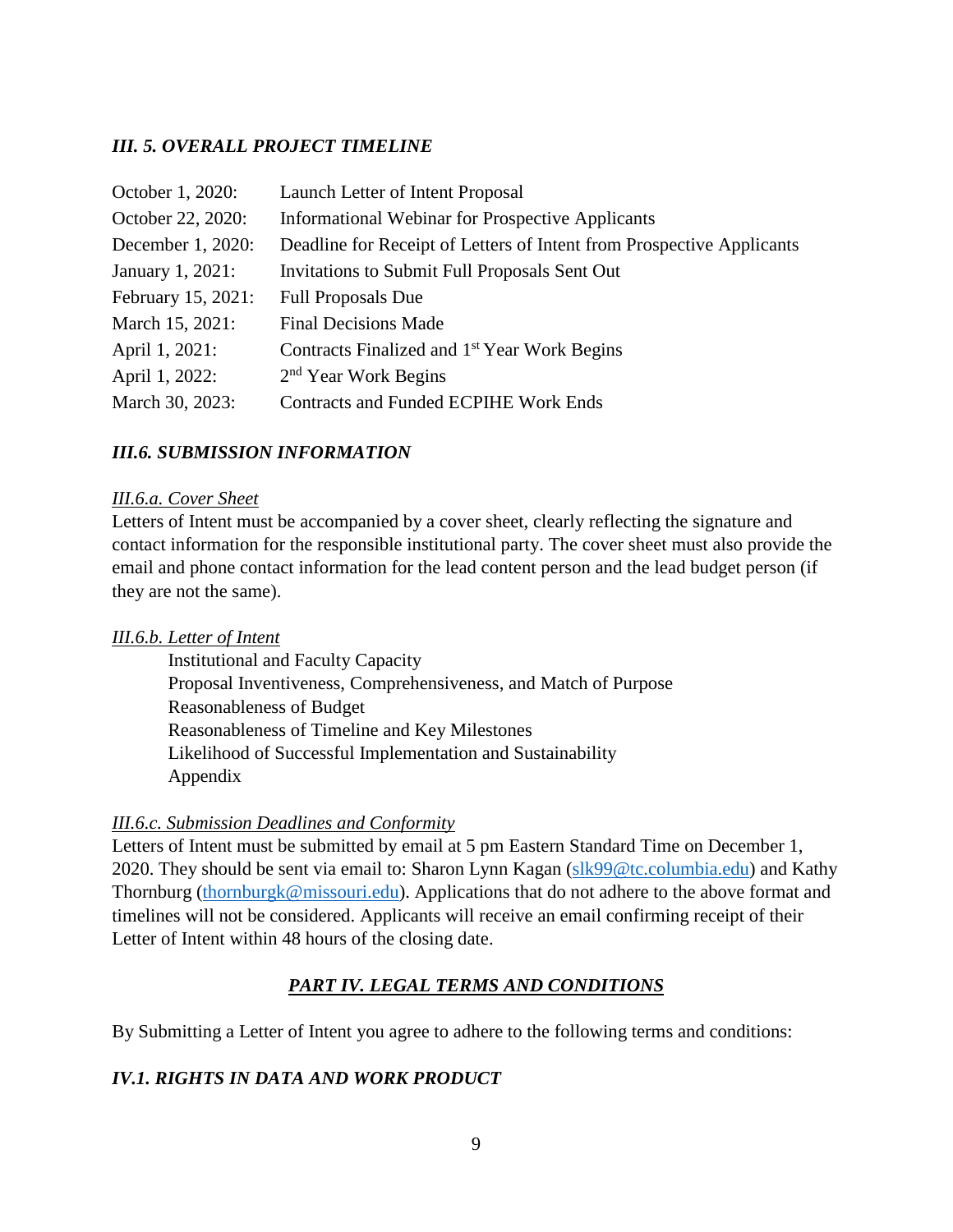#### *IV.1.a. Work Product*

Work Product is all work created, including all information and material (in any form) relating to the Services ("Work Product"). Work Product will include but is not limited to data obtained, and customized work product conceived, developed or reduced to practice, together with all other information of a scientific, technical or artistic nature. The creating party will solely retain exclusive intellectual property rights in all Work Product. The term Work Product herein does not include work previously created or copyrighted by others and not created under this project.

#### *IV.1.b. Intellectual Property*

All intellectual property rights arising under this project will be the property of the creating party. Whether any intellectual property right will be maintained or registered will be at the sole discretion of the creating party.

#### *IV.1.c. Infringement*

Each party will ensure that any material or work product shared under this project will not infringe on the intellectual property right of any third party. The creating party or sharing party shall defend, indemnify, and hold harmless the other party for any liability and any related costs and reasonable attorney's fees incurred due to any actual or alleged infringement.

## *IV. 2 GENERAL TERMS*

#### *IV.2.a. Duration*

The Letter of Intent shall be effective from the date of signature written below and remain valid for the earlier of one year, or the date of signing an agreement. Either Party may withdraw from this Letter of Intent at any time by giving written notice to the other Party.

#### *IV.2.b. Costs and Expenses*

Each Party will be responsible for its own costs and expenses incurred in connection with this Letter of Intent.

#### *IV.2.c. Non-binding*

The Letter of Intent is not intended to be legally binding or give rise to any legal rights or obligations of any nature whatsoever, except as set forth in this Section IV below; the Letter of Intent sets out the preliminary understandings and intentions of the Parties with respect to further discussions between the Parties.

#### *IV.2.d. Binding*

The following provisions will be binding and enforceable against the Parties and will survive the expiration or termination of the Letter of Intent:

**a.** Each Party will (i) treat the information received from the other Party in connection with the Letter of Intent, in any form or medium given or made available to the Party by the other Party ("Confidential Information") as strictly confidential, (ii) shall use the Confidential Information received from the other Party solely for the purpose for which such information was disclosed to that Party in connection with the Letter of Intent,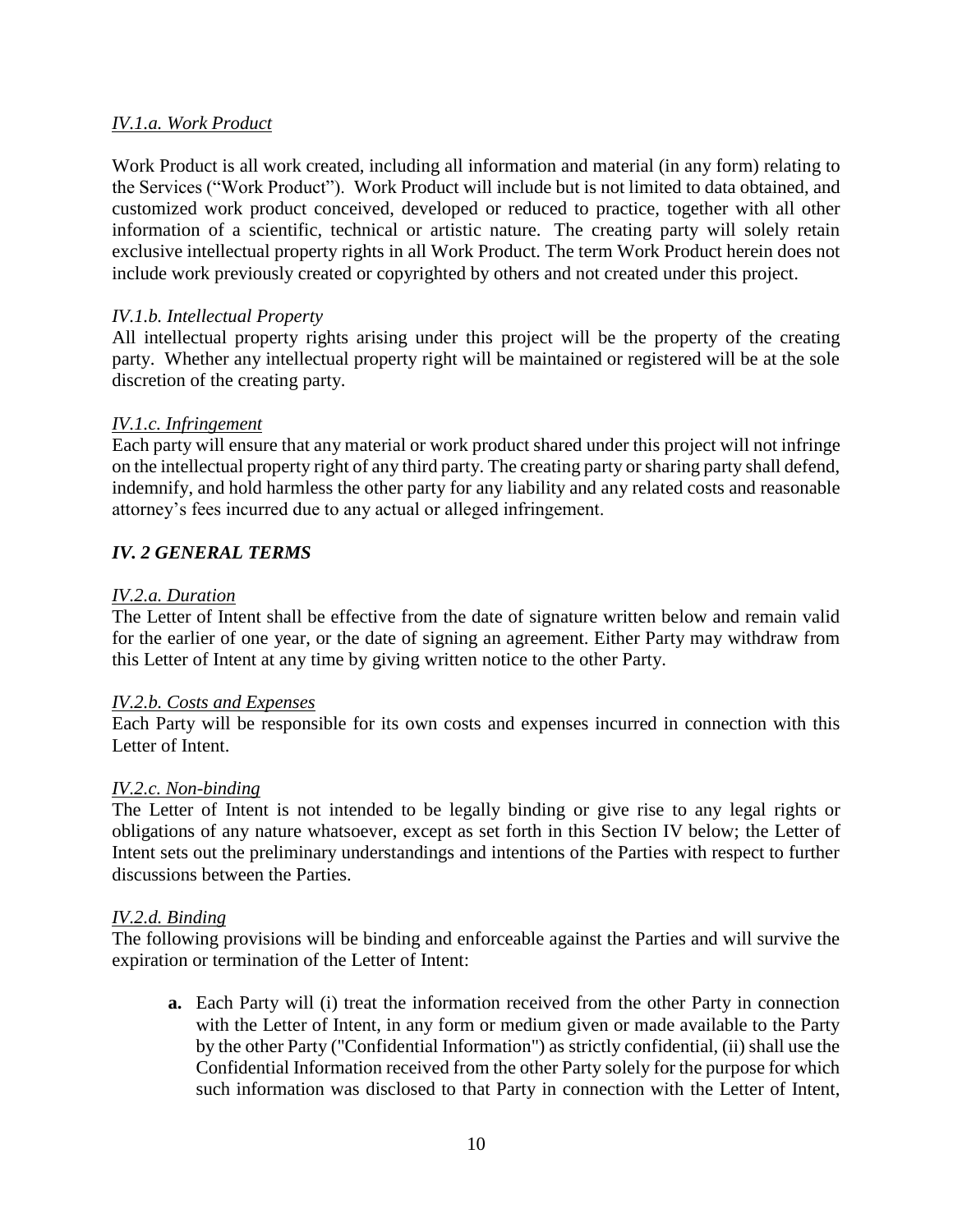and (iii) shall not use, disclose or copy such Confidential Information for any other purpose. Each Party may disclose the Confidential Information received from the other Party only to persons on a need-to-know basis and will ensure that each such person will comply with confidentiality obligations with respect to such information that are no less protective than those contained in the Letter of Intent. Each Party will keep the Confidential Information it receives from the other Party secure and will treat such Confidential Information with the same degree of care as it treats its own confidential information of a similar nature. Each Party will inform the other Party immediately upon becoming aware, or having reasonable grounds to suspect, that there has been unauthorized access to the Confidential Information of the other Party. The existence and terms of the Letter of Intent, and all discussions related thereto (including discussions related to an agreement), are confidential. The restrictions under this Section IV(a) will not prohibit a Party from disclosing or using Confidential Information received from the other Party, if any, to the extent: (i) required by applicable laws or regulations or for reporting purposes (ii) such Confidential Information becomes publicly available through no fault of the receiving Party or breach of this Section IV(a), (iii) such Confidential Information is independently developed by the receiving Party without use of such Confidential Information or is already in the possession of the receiving Party and is not subject to any obligation of confidentiality or a restriction on use, or (iv) the disclosing Party has given its prior written approval of the disclosure or use.

- **b.** The Parties agree that, unless approved in writing in advance by both Parties, no Party shall make any public announcements or press releases with respect to the Letter of Intent or to any discussions between the Parties related thereto. Neither Party authorizes the use of its name, abbreviation or emblem by the other Party for any purpose in connection with the Letter of Intent, including in any press releases or other public communications. Any use of a Party's name, abbreviation or emblem requires advance written permission by the other Party in each instance.
- **c.** Neither Party is required to restrict work assignments of their representatives who have had access to Confidential Information of the other Party, but this will not affect either Party's responsibility to comply with the obligations set out in the Letter of Intent. Neither Party can control the incoming information the other Party will disclose in the course of working together, or what a receiving Party's representatives will remember, even without notes or other aids. Each Party agrees that use of information in representatives' unaided memories in the development or deployment of each Party's respective products or services does not create liability under the Letter of Intent or trade secret law, and each Party agrees to limit what they disclose to the other Party accordingly.
- **d.** Nothing contained in the Letter of Intent shall be considered as granting or conferring to a Party any right or interest in the intellectual property rights of the other Party.